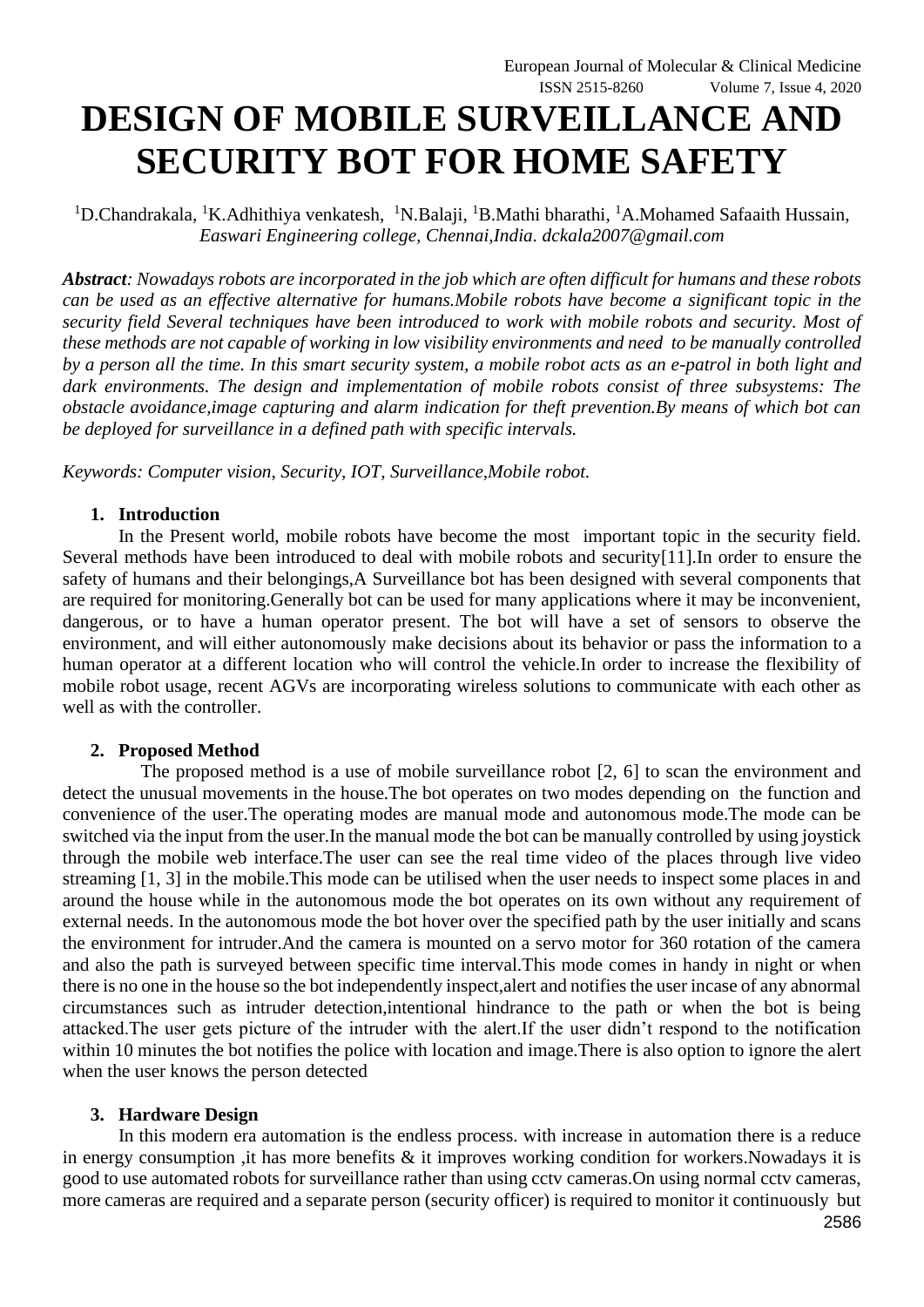ISSN 2515-8260 Volume 7, Issue 4, 2020

most of the apartments and villas are using only cameras and not security for monitoring[4, 12] ,as there is no security it is not helping to reduce the theft. It is only helpful to identify the thief after theft. So automated system is a better option for surveillance



Fig 1. *Block Diagram of Proposed System*

The above figure shows the overall block diagram of the proposed system. As discussed earlier, the security of humans and their belongings [8, 14] is very important.It is necessary to monitor the secured area continuously,So surveillance bot has been developed.It is developed with multiple sensors such as gyroscope in order to prevent the bot from theft and other threats.It has camera for monitoring alarm for protection.The bot is connected through Wi-fi in order to send information to the user about the situation and to monitor it remotely [9] and the user can control the bot using the mobile interface.The bot will alert only when human is detected.Buck converter is connected between battery and Motor controller to supply the voltage as required for the DC motors.

Basically this design has two modes ie manual mode and autonomous mode.The bot is first switched on then it is interfaced with mobile [13] through app/website.Then the mode for working is selected(ie,Manual/Autonomous mode) using a toggle switch.In case of Manual mode the bot is controlled using the controller in the app/website and the video recorded in the camera is streamed live in the same app this mode is used to monitor the children and old people in home this mode [7, 15] does not require some sensors like ultrasonic sensors as it is controlled manually.In case of autonomous mode the bot runs in the predefined path which is given by the user and the camera used is mounted on the servo motor and is continuously rotated in certain angle in both clockwise and anticlockwise direction periodically. Ultrasonic sensor is used for obstacle avoidance,if there is any obstacle in that path the bot stops moving and searches the way to move and moves after it finds the way.While running if it detects any intruder(Person detection) Bot stops moving and captures the image of the person and sends alert to the user with the captured image through mail and the alarm will start ringing after a very small delay.Once the user is intimated He can check the image in the mail and he can switch off the buzzer in the app/web server if that was the known person otherwise the buzz continues and if the user doesn't respond to the alert also the buzzer continues.As the safety of bot is also taken into account it is also connected with gyroscope sensor so if somebody tries to lift the robot or the robot is disturbed or if the position of the robot [5,10] gets altered.Same operation which is done during intruder detection is repeated and the system will be back to normal only after user reset the settings.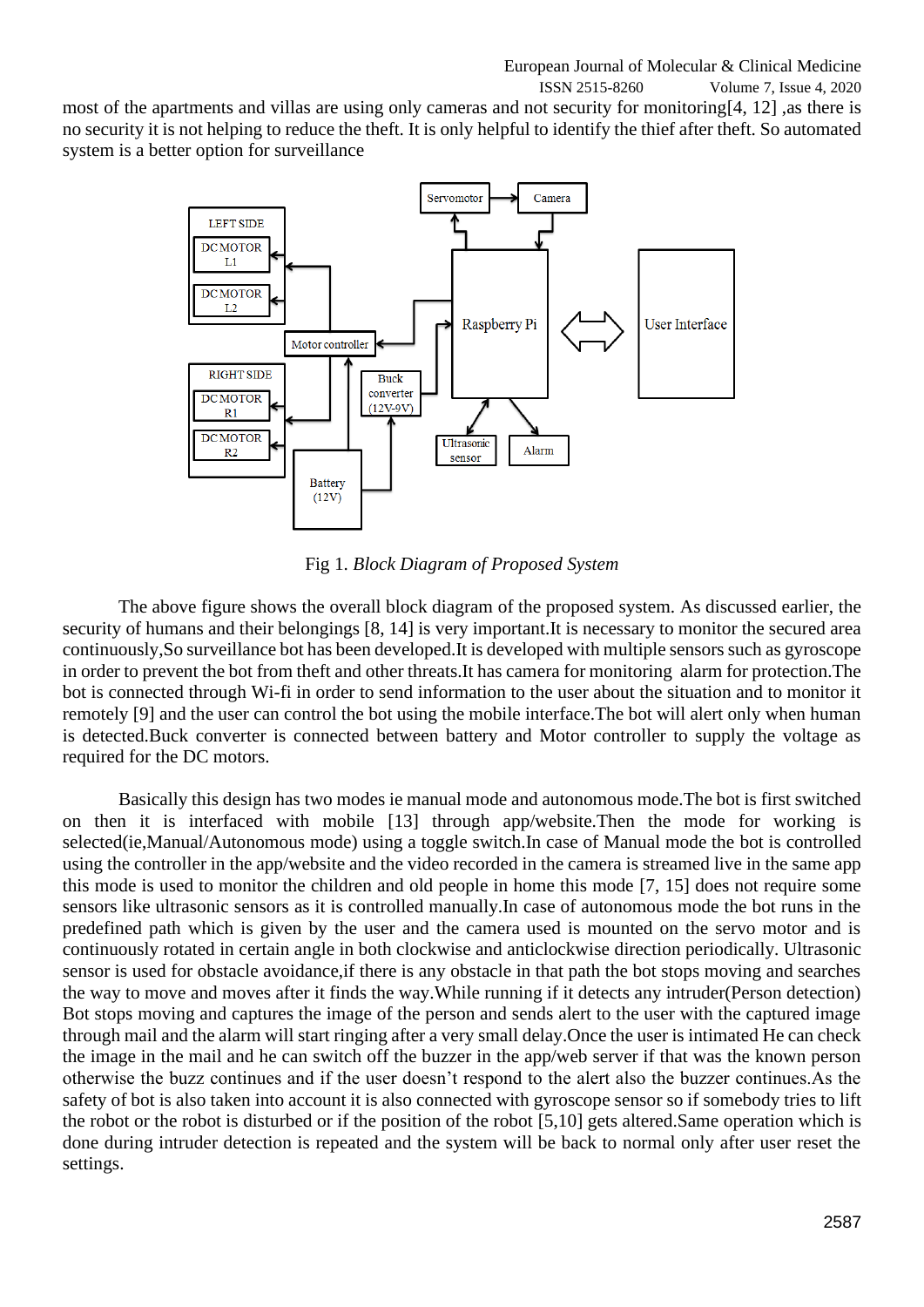# **4. Software Description**

.

To detect an object, the system opts for a suitable classifier for that object and evaluates it at various locations and scales in a test image. More recent approaches like R-CNN use region proposals. A single network simultaneously predicts multiple bounding boxes and class probabilities for those boxes. YOLO(YOU ONLY LOOK ONCE) trains on full images and directly optimizes detection performance.

This unified model has several benefits over traditional methods of object detection. It is one of the faster methods and also increases the performance. This system divides the input image into grids. If the center of an object falls into a grid cell, that grid cell is responsible for detecting that object. Each grid cell predicts B bounding boxes and confidence scores for those boxes. These confidence scores reflect how confident the model is that the box contains an object and also how accurate it thinks the box is that it predicts. Formally we define confidence as Pr(Object) ∗ IOU(INTERSECTION OVER UNION)truth pred



Fig 2: Simple Mail Transfer Protocol

After the object has been predicted as a human, bot alerts the user along with the face of the corresponding person. A safety distance factor is also included for the safety of the bot to alert in times of theft situations. User is prompted to take actions regarding the alert which determines the behaviour of the bot.There exists only one set of class probabilities per grid cell, regardless of the number of boxes B. At test time we multiply the conditional class probabilities and the individual box confidence predictions, Pr(Classi|Object) ∗ Pr(Object) ∗ IOUtruth pred = Pr(Classi) ∗ IOUtruth pred (1) which gives us class-specific confidence scores for each box. These scores encode both the probability of that class appearing in the box and how well the predicted box fits the object.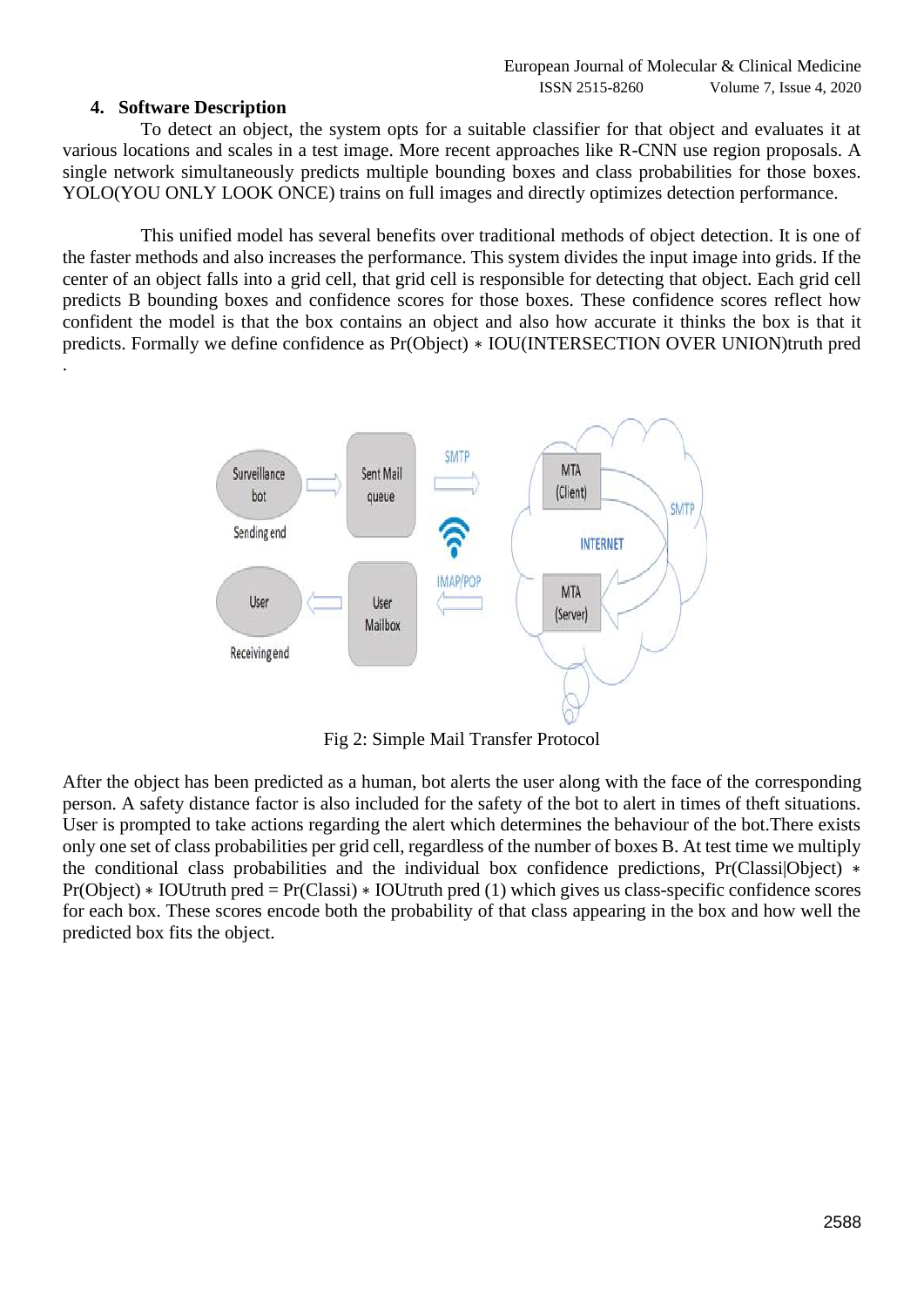# **5. Hardware and Software Output**



Fig 3. Hardware Prototype



Fig 4. INTRUDER ALERT MAIL TO THE USER

Fig 5. Web interface

The typical notification to the user is sent through the mail.Multiple users can also be notified through the mail with the image of the intruder.The user is able to ignore the notification and turn off the alarm if the intruder is the known person.The user can also toggle between manual and autonomous mode through the web interface.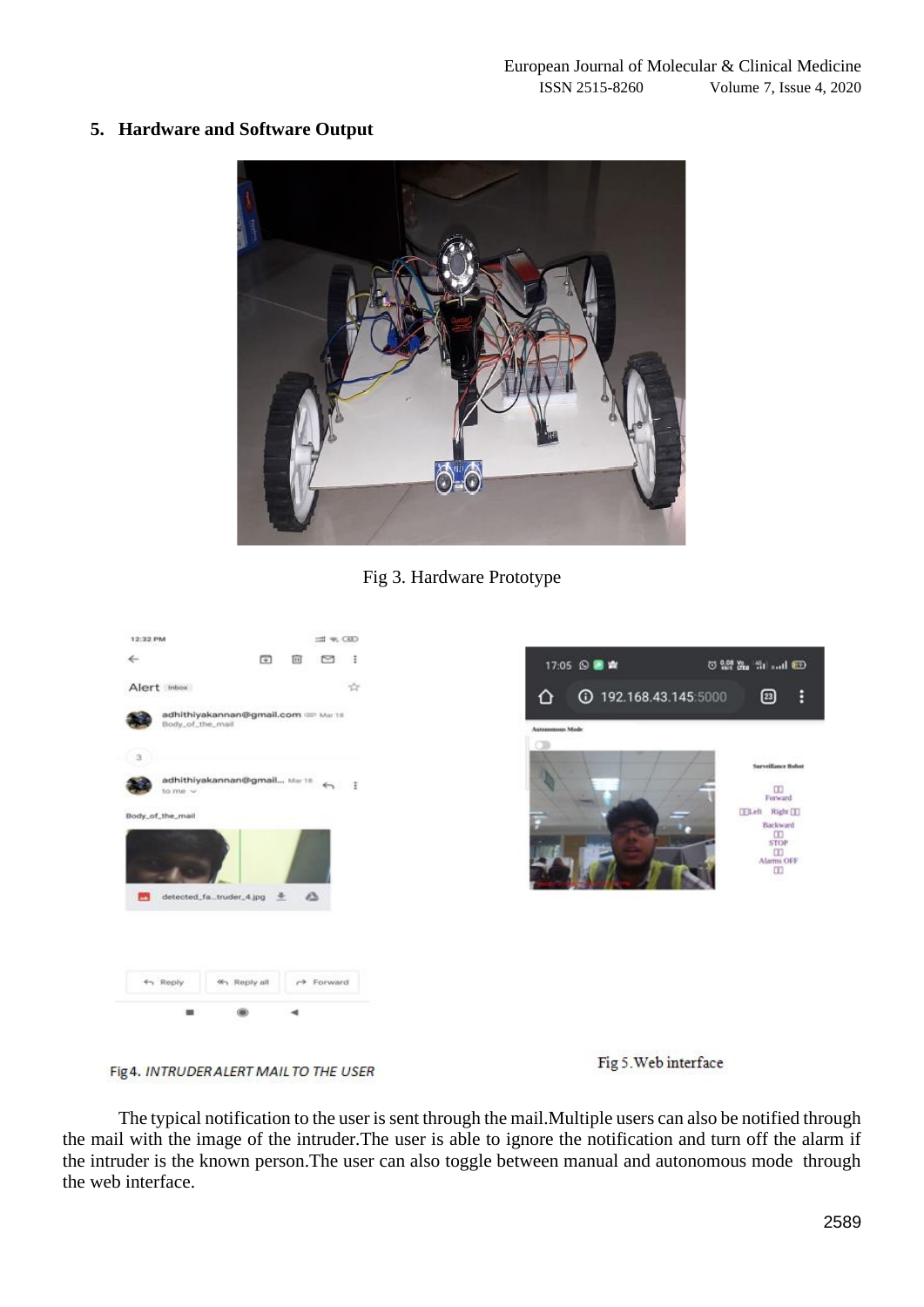### **6. Conclusion**

In this paper,We proposed and developed an efficient and effective way of monitoring and inspecting the defined environment.Previous generation of surveillance bot does not have any autonomous capabilities and does not have sensors like gyroscope and ultrasonic sensor for the safety of the robot .By having both manual control and autonomous capability the robot can be accessed for various security related applications. The user friendly web interface makes it easier to operate from any part of the world. Further this robot can be altered with a specific set of sensors depending upon the terrain and function to be carried.The system has been tested and implemented practically. In future using port forwarding techniques it can be made an universally accessed robot. Later the robot can be accessed using a website by connecting it to an external web server.

# **7. References**

- [1] Muhammad Hamza, M Atique-ur-Rehman, Hamza Shafqat, Subhan Bin Khalid's,"CGI SCRIPT AND MJPG VIDEO STREAMER BASED SURVEILLANCE ROBOT USING RASPBERRY PI" published in 16th International Bhurban Conference on Applied Sciences & Technology (IBCAST) Islamabad, Pakistan, 8th – 12th January, 2019
- [2] Mayuri Sonkusare, Akshata Raut, Dhanashree Tamhane, Deepali Palase,Amit Maurya "Surveillance Robot with Human Detection published in the 2nd International Conference on Inventive Communication and Computational Technologies (ICICCT 2018)
- [3] Diksha Singh,Pooja Zaware and Dr Anil Nandgaonkar "Wi-Fi Surveillance Bot with Real Time Audio & Video Streaming Through Android Mobile" published in IEEE Transactions on International Conference On Recent Trends in Electronics Information & Communication Technology (RTEICT) in 2017.
- [4] Meghana S, Nikhil Teja V, Raghuveer Murali, Sanjana S, Vidhya R Khurram J Mohammed's" DESIGN AND IMPLEMENTATION OF SURVEILLANCE ROBOT FOR OUTDOOR SECURITY" published in 2nd IEEE International Conference.On Recent Trends In Electronics Information & Communication Technology, May 19-20, 2017, India.
- [5] Chirag B,Manjunath A.E,Badrinath KB "An Intelligent Cloud based Cost Effective Surveillance Robot" published in IEEE 2014.
- [6] Dr. Thair Ali Salh, Mustafa Zuhaer Nayef's "Intelligent Surveillance Robot '' published in The First International Conference of Electrical, Communication, Computer, Power and Control Engineering ICECCPCE'13!December17-18, 2013.
- [7] Xinyu Wu, Haitao Gong, Pei Chen, Zhong Zhi and Yangsheng Xu "Intelligent household surveillance robot "published in IEEE Transactions on International Conference on Robotics and Biomimetics in 2009.
- [8] Mohammed Faisal, Hassan Mathkour, Mansour Alsulaiman's "Smart Mobile Robot for Security of Low Visibility Environment" published in Centre Of Smart Robotics Research (CSRR), College of Computer & Information Sciences (CCIS) King Saud University Riyadh, Saudi Arabia
- [9] Aditya Sundaram, Monel Gupta,Vinod Rathod,K Chandrasekaran "Remote Surveillance Robot System- A Robust Framework using Cloud" Published in 2015 IEEE International Symposium on Nanoelectronic and Information Systems